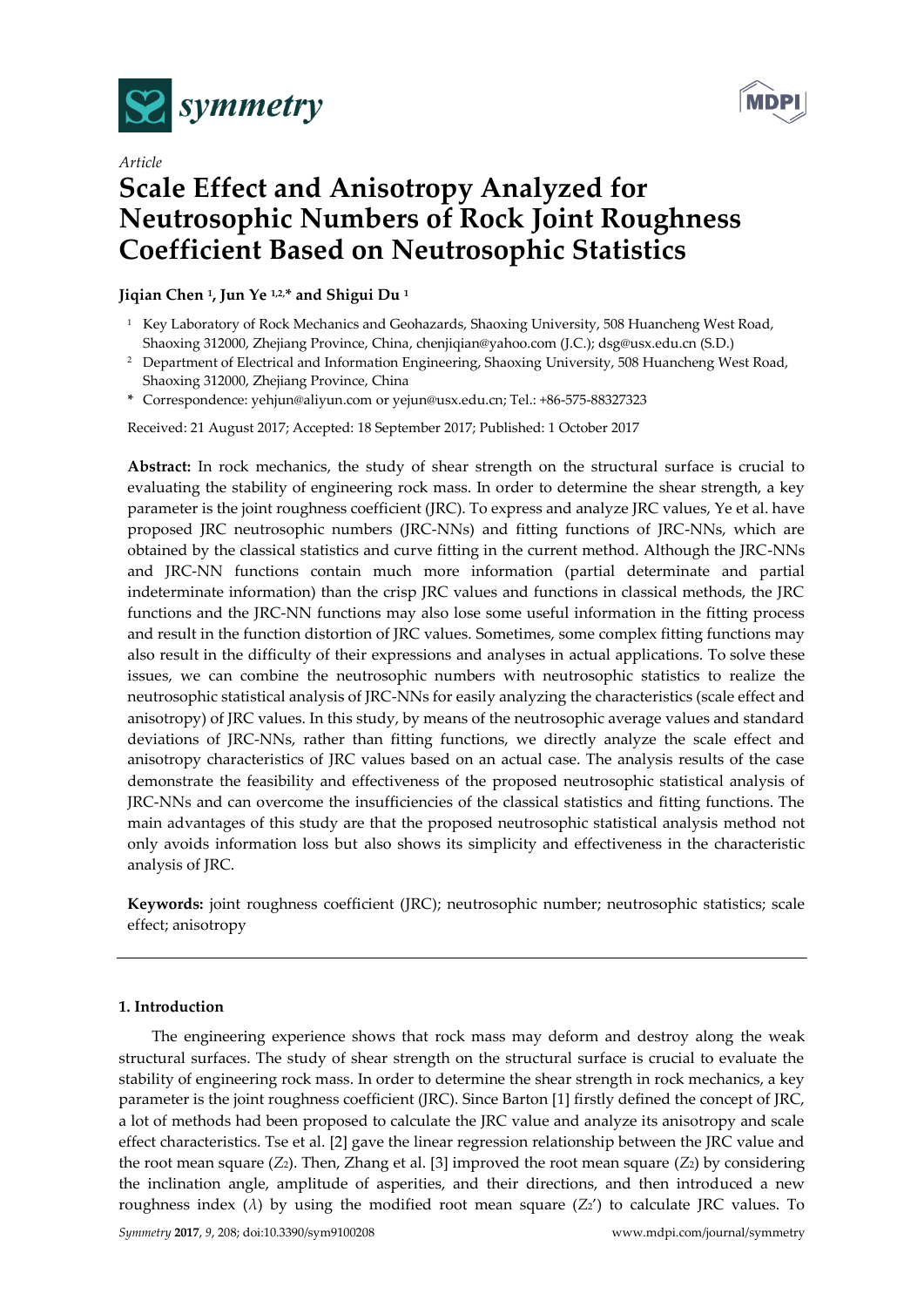quantify the anisotropic roughness of joint surfaces effectively, a variogram function and a new index were proposed by Chen et al. [4] based on the digital image processing technique, and then they also studied the scale effect by calculating the JRC values of different sample lengths [5]. However, all of these traditional methods do not consider the uncertainties of JRC values in real rock engineering practice.

Recently, Ye et al. [6] not only utilized the crisp average value to express JRC by using traditional statistical methods, but also considered its interval range (indeterminate range) to express the indeterminate information of JRC by means of the neutrosophic function/interval function. They [6] firstly applied the neutrosophic function to calculate JRC values and shear strength, and got the relations between the sampling length and the maximum JRC values and between the sampling length and the minimum JRC values, and then established the neutrosophic functions (thick/interval functions) of JRC and shear strength. However, these thick/interval functions cannot express such an indeterminate function containing the parameters of neutrosophic numbers (NNs) (i.e., indeterminate parameters), where NN is composed of its determinate part *a* and its indeterminate part *bI* with indeterminacy *I* and as denoted by  $z = a + bI$  for  $a, b \in R$  (*R* is all real numbers) [7–9]. Obviously, NN is a very useful mathematical tool for the expression of the partial determinate and/or partial indeterminate information in engineering problems. After that, Ye et al. [10] further proposed two NN functions to express the anisotropic ellipse and logarithmic equations of JRC values corresponding to an actual case and to analyze the anisotropy and scale effect of JRC values by the derivative of the two NN functions, and then they further presented a NN function with two-variables so as to express the indeterminate information of JRC values comprehensively in the sample sizes and measurement orientations, and then they analyzed both the anisotropy and scale effect of JRC values simultaneously by the partial derivative of the NN function with two-variables. However, all of these NN functions are obtained by fitting curves of the measured values, where they may still lose some useful information between 3% and 16% in the fitting process and lack a higher fitting accuracy although the fitting degrees of these functions lie in the interval [84%, 97%] in actual applications [10]. Sometimes, some complex fitting functions may also result in the difficulty of their expressions and analyses in actual applications [10]. To overcome these insufficiencies, it is necessary to improve the expression and analysis methods for the JRC values by some new statistical method so that we can retain more vague, incomplete, imprecise, and indeterminate information in the expression and analysis of JRC and avoid the information loss and distortion phenomenon of JRC values. Thus, the neutrosophic interval statistical number (NISN) presented by Ye et al. [11] is composed of both NN and interval probability, and then it only expresses the JRC value with indeterminate information, but they lack the characteristic analysis of JRC values in [11].

However, determinate and/or indeterminacy information is often presented in the real world. Hence, the NNs introduced by Smarandache [7–9] are very suitable for describing determinate and indeterminate information. Then, the neutrosophic statistics presented in [9] is different from classical statistics. The former can deal with indeterminate statistical problems, while the latter cannot do them and can only obtain the crisp values. As mentioned above, since there exist some insufficiencies in the existing analysis methods of JRC, we need a new method to overcome the insufficiencies. For this purpose, we originally propose a neutrosophic statistical method of JRC-NNs to indirectly analyze the scale effect and anisotropy of JRC values by means of the neutrosophic average values and standard deviations of JRC-NNs (JRC values), respectively, to overcome the insufficiencies of existing analysis methods. The main advantages of this study are that the proposed neutrosophic statistical analysis method not only avoid information loss, but also show its simplicity and effectiveness in the characteristic analysis of JRC values.

The rest of this paper is organized as follows. Section 2 introduces some basic concepts of NNs and gives the neutrosophic statistical algorithm to calculate the neutrosophic average value and standard deviation of NNs. Section 3 introduces the source of the JRC data and JRC-NNs in an actual case, where the JRC-NNs of 24 measurement orientations in each sample length and 10 sample lengths in each measurement orientation will be used for neutrosophic statistical analysis of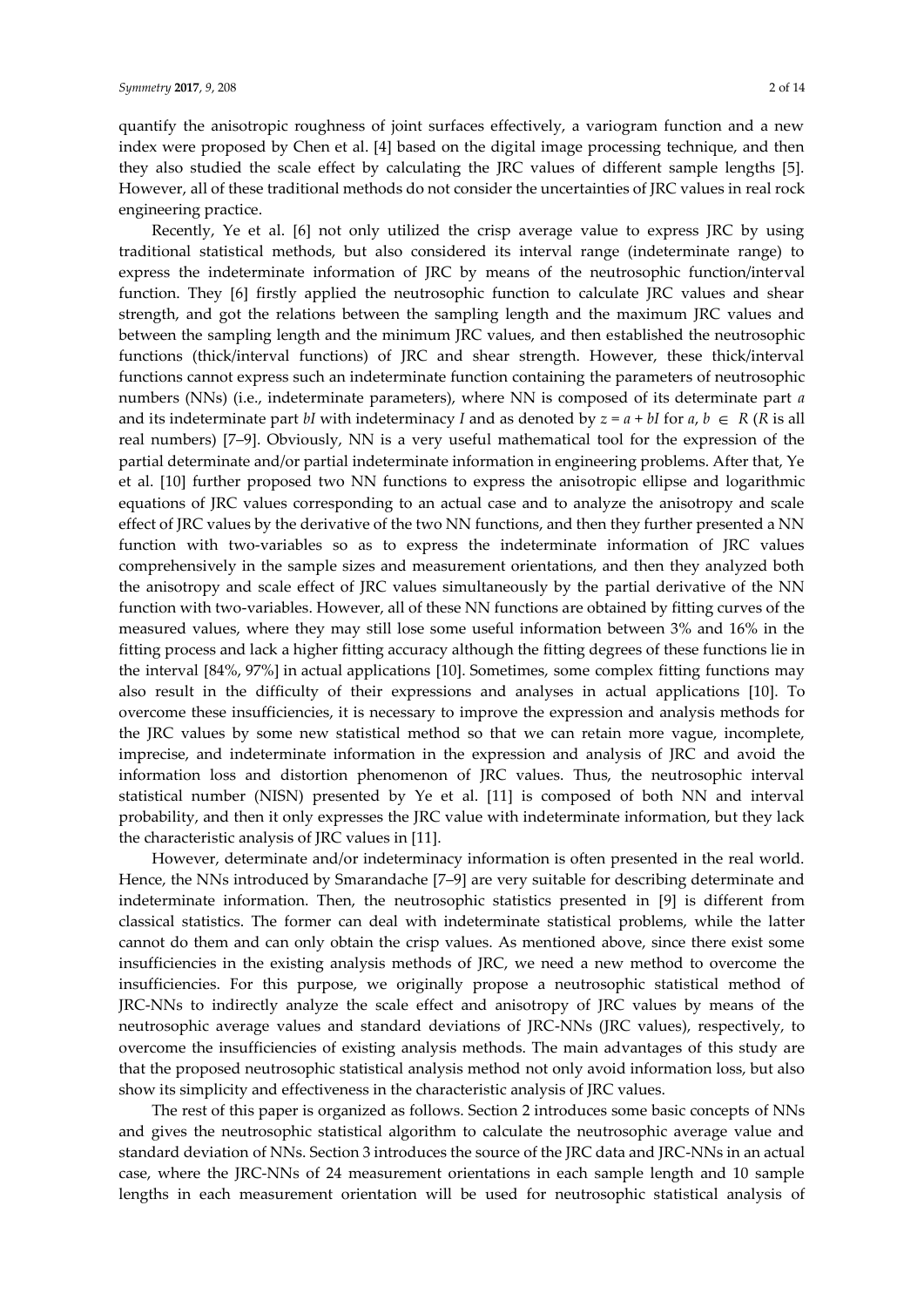JRC-NNs in the actual case study. In Section 4, the neutrosophic average values and standard deviations of the 24 JRC-NNs of different measurement orientations in each sample length are given based on the proposed neutrosophic statistical algorithm and are used for the scale effect analysis of JRC values. In Section 5, the neutrosophic average values and standard deviations of the 10 JRC-NNs of different sample lengths in each measurement orientations are given based on the proposed neutrosophic statistical algorithm and used for the anisotropic analysis of JRC values. Finally, concluding remarks are given in Section 6.

### **2. Basic Concepts and Neutrosophic Statistical Algorithm of NNs**

NNs and neutrosophic statistics are firstly proposed by Smarandache [7–9]. This section will introduce some basic concepts of NNs and give the neutrosophic statistical algorithm of NNs to calculate the neutrosophic average value and the standard deviation of NNs for the neutrosophic statistical analysis of JRC-NNs in the following study.

A NN *z* = *a* + *bI* consists of a determinate part *a* and an indeterminate part *bI*, where *a* and *b* are real numbers and  $I \in [I^L, I^U]$  is indeterminacy. It is clear that the NN can express the determinate and/or indeterminate information. Here is a numerical example. A NN is  $z = 5 + 6I$  for  $I \in [0, 0.3]$ . Then, the NN is  $z \in [5, 6.8]$  for  $I \in [0, 0.3]$  and its possible range/interval is  $z = [5, 6.8]$ , where its determinate part is 5 and its indeterminate part is 6*I*. For the numerical example,  $z = 5 + 6I$  for  $I \in [0, 1]$ 0.3] can be also expressed as another form  $z = 5 + 3I$  for  $I \in [0, 0.6]$ . Therefore, we can specify some suitable interval range  $[I^{\mu}, I^{\mu}]$  for the indeterminacy *I* according to the different applied demands to adapt the actual representation. In fact, NN is a changeable interval number depending on the indeterminacy  $I \in [I^L, I^U]$ .

As we know, data in classical statistics are determinate values/crisp values. On the contrary, data in neutrosophic statistics are interval values/indeterminate values/NNs, which contain indeterminacy. If there is no indeterminacy or crisp value in data, neutrosophic statistics is consistent with classical statistics. Let us consider an example of neutrosophic statistics in the following.

Assume that four NNs are  $z_1 = 1 + 2I$ ,  $z_2 = 2 + 3I$ ,  $z_3 = 3 + 4I$ , and  $z_4 = 4 + 5I$  for  $I \in [0, 0.2]$ , then the average value of these four neutrosophic numbers can be obtained by the following calculational steps:

Firstly, the average value of the four determinate parts is obtained by the following calculation:

$$
\overline{a} = (1 + 2 + 3 + 4)/4 = 2.5.
$$

Secondly, the average value of the four coefficients in the indeterminate parts is yielded by the following calculation:

$$
b = (2 + 3 + 4 + 5)/4 = 3.5.
$$

Finally, the neutrosophic average value of the four NNs is given as follows:

$$
\overline{z}
$$
 = 2.5 + 3.5*I* for *I*  $\in$  [0, 0.2].

This neutrosophic average value is also called the average NN [9], which still includes its determinate and indeterminate information rather than a crisp value.

However, it is difficult to use the Smarandache's neutrosophic statistics for engineering applications. Thus, Ye et al. [12] presented some new operations of NNs to make them suitable for engineering applications.

Let two NNs be  $z_1 = a_1 + b_1I$  and  $z_2 = a_2 + b_2I$  for  $I \in [I^L, I^U]$ . Then, Ye et al. [12] proposed their basic operations: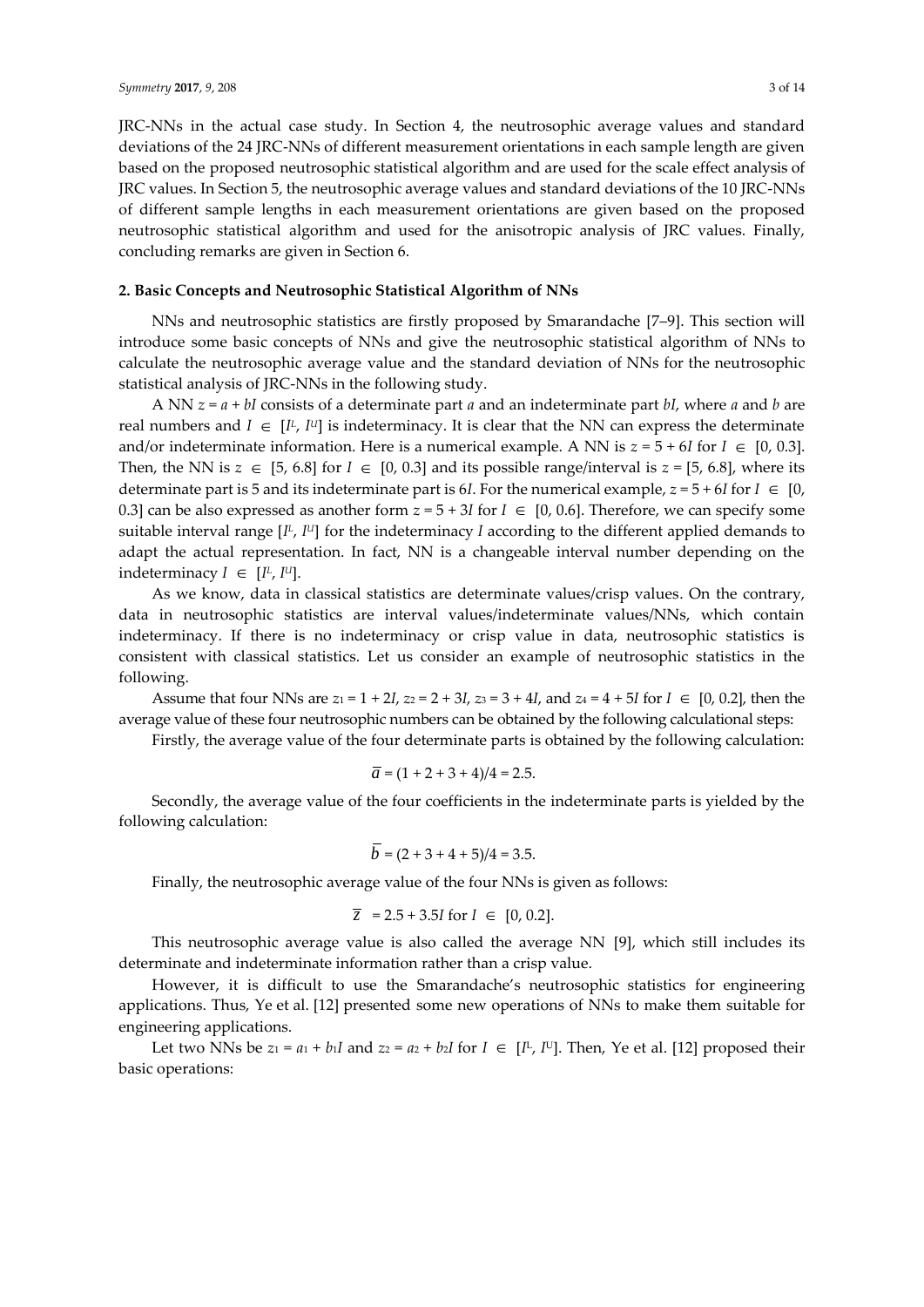17, 9, 208  
\n
$$
z_{1} + z_{2} = (a_{1} + a_{2}) + (b_{1} + b_{2})I = [a_{1} + a_{2} + b_{1}I^{L} + b_{2}I^{L}, a_{1} + a_{2} + b_{1}I^{U} + b_{2}I^{U}]
$$
\n
$$
z_{1} - z_{2} = a_{1} - a_{2} + (b_{1} - b_{2})I = [a_{1} - a_{2} + b_{1}I^{L} - b_{2}I^{L}, a_{1} - a_{2} + b_{1}I^{U} - b_{2}I^{U}]
$$
\n
$$
z_{1} \times z_{2} = a_{1}a_{2} + (a_{1}b_{2} + a_{2}b_{1})I + (b_{1} b_{2})I^{2}
$$
\n
$$
= \begin{bmatrix} \min \left( (a_{1} + b_{1}I^{L})(a_{2} + b_{2}I^{L}), (a_{1} + b_{1}I^{L})(a_{2} + b_{2}I^{U}), a_{1} + b_{1}I^{U}(a_{2} + b_{2}I^{U}) \right) \\ (a_{1} + b_{1}I^{U})(a_{2} + b_{2}I^{L}), (a_{1} + b_{1}I^{U})(a_{2} + b_{2}I^{U}) \right) \\ \max \left( (a_{1} + b_{1}I^{L})(a_{2} + b_{2}I^{L}), (a_{1} + b_{1}I^{U})(a_{2} + b_{2}I^{U}) \right) \\ (a_{1} + b_{1}I^{U})(a_{2} + b_{2}I^{L}) \right) \left( a_{1} + b_{1}I^{U}(a_{2} + b_{2}I^{U}) \right) \end{bmatrix}
$$
\n
$$
= \begin{bmatrix} \frac{z_{1}}{a_{1}} = \frac{a_{1} + b_{1}I}{a_{2} + b_{2}I} = \frac{[a_{1} + b_{1}I^{L}, a_{1} + b_{1}I^{U}]}{[a_{2} + b_{2}I^{L}, a_{2} + b_{2}I^{U}]} = \begin{bmatrix} \min \left( \frac{a_{1} + b_{1}I^{L}}{a_{2} + b_{2}I^{L}}, \frac{a_{1} + b_{1}I^{U}}{a_{2} + b_{2}I^{L}}, \frac{a_{1} + b_{1}I^{U}}{
$$

$$
= \left[\frac{\min\left(\frac{a_1+b_1I^L}{a_2+b_2I^U}, \frac{a_1+b_1I^L}{a_2+b_2I^L}, \frac{a_1+b_1I^U}{a_2+b_2I^U}, \frac{a_1+b_1I^U}{a_2+b_2I^L}\right),\right]}{\max\left(\frac{a_1+b_1I^L}{a_2+b_2I^U}, \frac{a_1+b_1I^U}{a_2+b_2I^U}, \frac{a_1+b_1I^U}{a_2+b_2I^U}, \frac{a_1+b_1I^U}{a_2+b_2I^L}\right)\right]}.
$$

Then, these basic operations are different from the ones introduced in [9], and this makes them suitable for engineering applications.

Based on Equation (1), we can give the neutrosophic statistical algorithm of the neutrosophic average value and standard deviation of NNs.

Let  $z_i = a_i + b_i I$  ( $i = 1, 2, ..., n$ ) be a group of NNs for  $I \in [I^L, I^U]$ , then their neutrosophic average value and standard deviation can be calculated by the following neutrosophic statistical algorithm:

**Step 1:** Calculate the neutrosophic average value of *a<sup>i</sup>* (*i* = 1, 2,…, *n*):

$$
\overline{a} = \frac{1}{n} \sum_{i=1}^{n} a_i
$$
 (2)

**Step 2:** Calculate the average value of *b<sup>i</sup>* (*i* = 1, 2,…, *n*):

$$
\overline{b} = \frac{1}{n} \sum_{i=1}^{n} b_i
$$
 (3)

**Step 3:** Obtain the neutrosophic average value:

$$
\overline{z} = \overline{a} + \overline{b}I, \quad I \in [I^L, I^U]
$$
\n(4)

**Step 4:** Get the differences between 
$$
z_i
$$
 ( $i = 1, 2, ..., n$ ) and  $\overline{z}$ :  
\n
$$
z_i - \overline{z} = a_i - \overline{a} + (b_i - \overline{b})I, \quad I \in [I^L, I^U]
$$
\n(5)

Step 5: Calculate the square of all the differences between 
$$
z_i
$$
 ( $i = 1, 2, ..., n$ ) and  $\overline{z}$ :  
\n
$$
(z_i - \overline{z})^2 = \begin{bmatrix}\n\min\left( \frac{(a_i + b_i I^L)(\overline{a} + \overline{b} I^L), (a_i + b_i I^L)(\overline{a} + \overline{b} I^U), \\ (a_i + b_i I^U)(\overline{a} + \overline{b} I^L), (a_i + b_i I^U)(\overline{a} + \overline{b} I^U) \end{bmatrix}, I \in [I^L, I^U]
$$
\n
$$
(6)\n\max\left( \frac{(a_i + b_i I^L)(\overline{a} + \overline{b} I^L), (a_i + b_i I^U)(\overline{a} + \overline{b} I^U),}{(a_i + b_i I^U)(\overline{a} + \overline{b} I^U)(\overline{a} + \overline{b} I^U)} \right)\n\tag{6}
$$

**Step 6:** Calculate the neutrosophic standard deviation: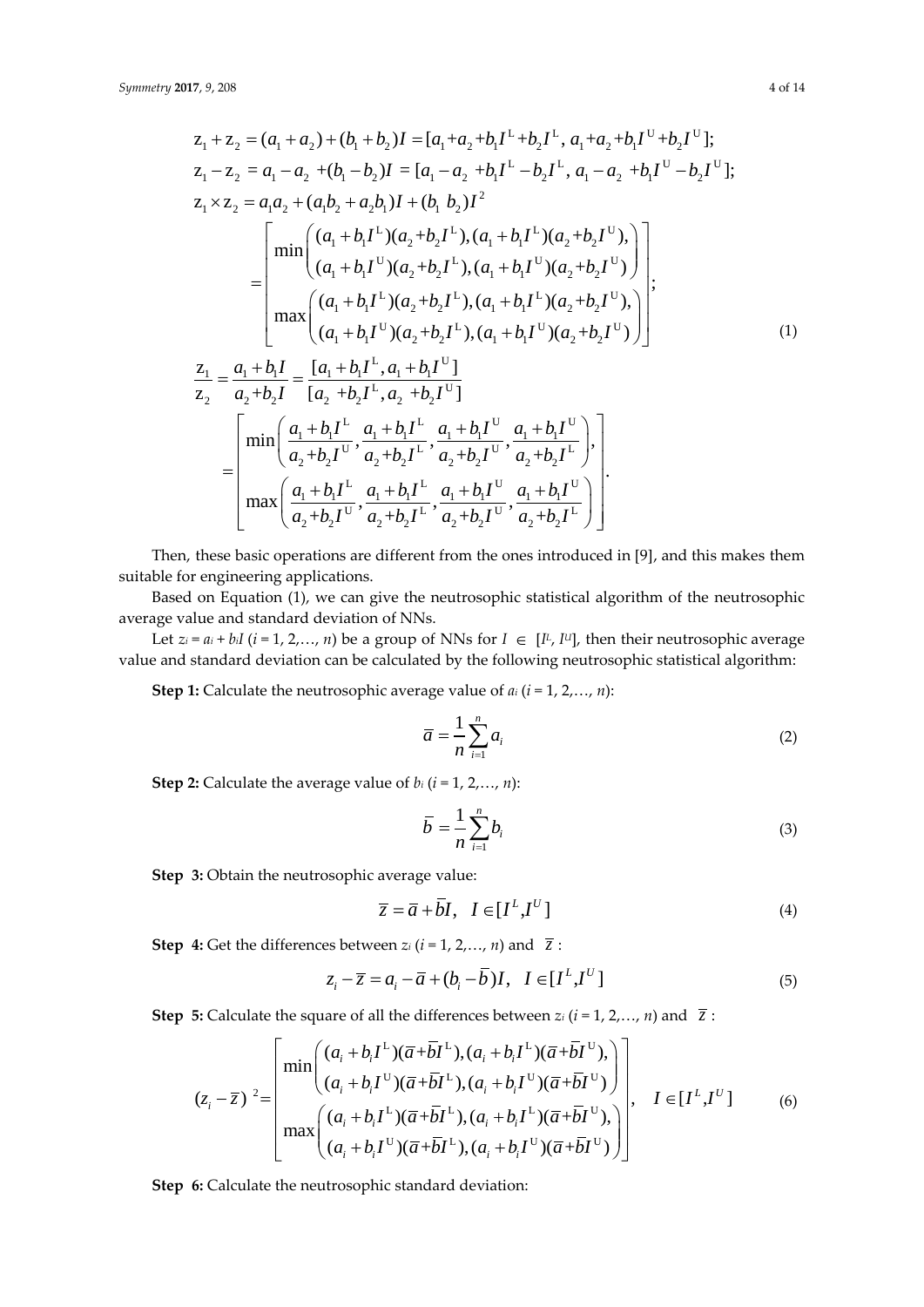$$
\sigma_z = \sqrt{\frac{1}{n} \sum_{i=1}^n (z_i - \overline{z})^2}
$$
 (7)

In the following sections, we shall apply the proposed neutrosophic statistical algorithm of NNs to the characteristic analysis of JRC data.

#### **3. JRC Values and JRC-NNs in an Actual Case**

As an actual case study in this paper, the original roughness profiles were measured by using profilograph and a roughness ruler [13] on a natural rock joint surface in Changshan County of Zhejiang Province, China. In the actual case, based on a classical statistical method we have obtained the average values  $\mu_{ij}$  and standard deviations  $\sigma_{ij}$  ( $i = 1, 2, \ldots, 24$ ;  $j = 1, 2, \ldots, 10$ ) of actually measured data in different sample lengths and different measurement orientations, which are shown in Table 1.

Then, we can use NNs  $z_{ij} = a_{ij} + b_{ij}I$  ( $i = 1, 2, ..., 24$ ;  $j = 1, 2, ..., 10$ ) to express the JRC values in each orientation *θ* and in each sample length *L*. Various NNs of the JRC values are indicated by the real numbers of  $a_{ij}$  and  $b_{ij}$  in  $z_{ij}$  ( $i = 1, 2,..., 24$ ;  $j = 1, 2,..., 10$ ). For convenient neutrosophic statistical analysis, the indeterminacy *I* is specified as the unified form  $I \in [0, 1]$  in all the JRC-NNs. Thus, there is  $z_{ij} = a_{ij} + b_{ij}I = \mu_{ij} - \sigma_{ij} + 2 \sigma_{ij}I$  (*i* = 1, 2,..., 24; *j* = 1, 2,..., 10), where  $a_{ij} = \mu_{ij} - \sigma_{ij}$  is the lower bound of the JRC value and  $z_{ij}$  may choose a robust range/confidence interval  $[\mu_{ij} - \sigma_{ij}, \mu_{ij} + \sigma_{ij}]$  for the symmetry about the average value *μij* (see the references [10,11] in detail), and then based on *μij* and  $\sigma_{ij}$  in Table 1  $a_{ij}$  and  $b_{ij}$  in  $z_{ij}$  ( $i = 1, 2, ..., 24$ ;  $j = 1, 2, ..., 10$ ) are shown in Table 2. For example, when  $\theta = 0^{\circ}$ and  $L = 10$  cm for  $i = 1$  and  $j = 1$ , we can obtain from Table 2 that the JRC-NN is  $z_{11} = 8.3040 + 4.4771I$ for  $I \in [0, 1]$ .

According to the measurement orientation *θ* and the sample length *L* in Table 2, the data in the same column consists of a group of the data in each sample length *L*, and then there are 10 groups in the JRC-NNs. On the other hand, the data in each row are composed of a group of the data in each measurement orientation  $\theta$ , and then there are 24 groups in the JRC-NNs. In the following, we shall give the neutrosophic statistical analysis of the JRC-NNs based on the proposed neutrosophic statistical algorithm to reflect their scale effect and anisotropy in the actual case.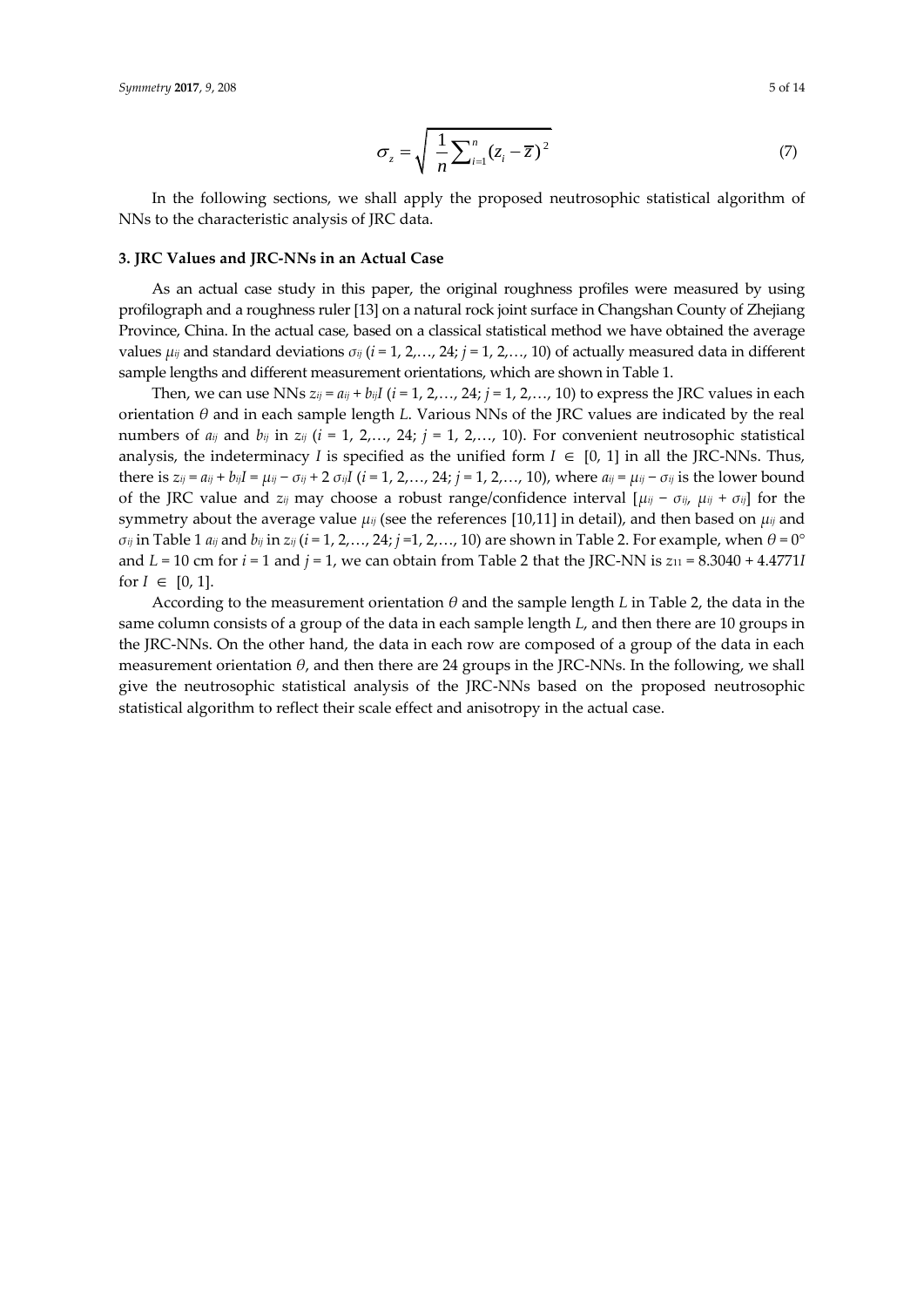| L               | $10 \text{ cm}$ |                        |                     | $20 \text{ cm}$ |                     | 30 cm               |                     | $40 \text{ cm}$        |                     | 50 cm                  |                     | 60 cm                  |        | 70 cm  |                     | 80 cm                  |                     | 90 cm        |             | 100 cm                  |
|-----------------|-----------------|------------------------|---------------------|-----------------|---------------------|---------------------|---------------------|------------------------|---------------------|------------------------|---------------------|------------------------|--------|--------|---------------------|------------------------|---------------------|--------------|-------------|-------------------------|
| θ               | $\mu$ i1        | $\sigma$ <sub>i1</sub> | $\mu$ <sub>i2</sub> | Oi2             | $\mu$ <sub>i3</sub> | $\sigma$ <i>i</i> 3 | $\mu$ <sub>i4</sub> | $\sigma$ <sub>i4</sub> | $\mu$ <sub>i5</sub> | $\sigma$ <sub>i5</sub> | $\mu$ <sub>i6</sub> | $\sigma$ <sub>i6</sub> | Ui7    | Oi7    | $\mu$ <sub>i8</sub> | $\sigma$ <sub>i8</sub> | $\mu$ <sub>i9</sub> | $\sigma_i$ 9 | $\mu_{i10}$ | $\sigma$ <sub>i10</sub> |
| $0^{\circ}$     | 10.5425         | 2.2385                 | 9.6532              | 1.7162          | 9.2733              | 1.5227              | 8.9745              | 1.7092                 | 8.8222              | 1.6230                 | 8.8016              | 1.6069                 | 8.6815 | 1.6066 | 8.6009              | 1.5043                 | 8.5681              | 1.3465       | 8.4630      | 1.2806                  |
| $15^{\circ}$    | 10.7111         | 2.2392                 | 9.9679              | 1.7379          | 9.3433              | 1.5555              | 9.2708              | 1.2743                 | 9.2299              | 1.2850                 | 8.9729              | 1.3071                 | 8.8332 | 1.1706 | 8.5868              | 0.9413                 | 8.3604              | 0.7673       | 8.1404      | 0.6372                  |
| $30^\circ$      | 10.5943         | 2.3528                 | 9.9289              | 2.0286          | 9.5715              | 1.6665              | 9.1209              | 1.4207                 | 9.0920              | 1.4119                 | 8.6006              | 0.9899                 | 8.7596 | 1.1489 | 8.5713              | 1.0776                 | 8.2927              | 1.0128       | 8.1041      | 0.9664                  |
| $45^{\circ}$    | 9.9244          | 2.3120                 | 9.2005              | 1.7237          | 9.0081              | 1.6464              | 8.5078              | 1.1376                 | 8.3336              | 1.431                  | 8.6237              | 1.3427                 | 8.3262 | 1.2184 | 8.0768              | 1.2717                 | 7.8458              | 1.2096       | 7.5734      | 1.1294                  |
| $60^{\circ}$    | 9.0253          | 2.4592                 | 8.4047              | 1.9813          | 7.8836              | 1.8199              | 7.7941              | 1.8829                 | 7.1873              | 1.167                  | 8.2678              | 1.7830                 | 7.3595 | 1.5956 | 7.1381              | 1.4082                 | 6.8722              | 1.2178       | 6.7131      | 0.9627                  |
| 75 <sup>°</sup> | 7.9352          | 2.1063                 | 7.4604              | 1.7756          | 6.7725              | 1.4153              | 6.3056              | 1.0241                 | 6.5446              | 1.2140                 | 6.4993              | 1.3108                 | 6.2440 | 1.1208 | 6.0933              | 0.9171                 | 5.9499              | 0.7311       | 5.8317      | 0.5855                  |
| $90^{\circ}$    | 7.0467          | 2.4054                 | 6.6915              | 1.8482          | 6.3378              | 1.4743              | 5.9993              | 1.1700                 | 6.1481              | 1.1920                 | 6.0893              | 1.1850                 | 5.9543 | 1.1021 | 5.8932              | 0.9630                 | 5.8259              | 0.9181       | 5.8219      | 0.8355                  |
| $105^\circ$     | 7.7766          | 2.4105                 | 7.2221              | 1.7560          | 6.6770              | 1.2608              | 6.2318              | 0.985                  | 6.4634              | 1.2288                 | 6.4609              | 1.5029                 | 6.1670 | 1.3236 | 5.9923              | 1.1016                 | 5.8903              | 0.9868       | 5.8359      | 0.8479                  |
| $120^\circ$     | 9.1324          | 2.3250                 | 8.5206              | 1.8963          | 8.1998              | 1.5792              | 7.9671              | 1.4094                 | 7.3207              | 1.0418                 | 7.8245              | 1.1807                 | 7.2472 | 1.0637 | 7.0649              | 0.9507                 | 6.8537              | 0.8122       | 6.6909      | 0.7715                  |
| $135^\circ$     | 9.2258          | 1.9104                 | 8.5670              | 1.5412          | 8.0898              | 1.3452              | 7.8194              | 0.9910                 | 7.3735              | 0.9848                 | 7.6660              | 1.2845                 | 7.3846 | 1.1608 | 7.0872              | 1.1589                 | 6.9154              | 1.0345       | 6.7586      | 0.9157                  |
| $150^\circ$     | 10.4673         | 2.4365                 | 9.5650              | 1.9065          | 8.9102              | 1.6863              | 8.9059              | 1.4562                 | 8.3930              | 1.1855                 | 8.8162              | 1.5870                 | 8.2064 | 1.3432 | 8.0153              | 1.1287                 | 7.6556              | 1.0101       | 7.4443      | 0.9080                  |
| $165^\circ$     | 10.6035         | 2.2090                 | 9.9647              | 1.6606          | 9.5320              | 1.5695              | 8.8760              | 1.5994                 | 8.6121              | 1.4899                 | 8.6463              | 1.5942                 | 8.3931 | 1.3637 | 8.1107              | 1.2203                 | 7.9051              | 1.0893       | 7.7175      | 1.0050                  |
| $180^\circ$     | 9.8501          | 2.1439                 | 9.0984              | 1.8556          | 8.7574              | 1.7300              | 8.6002              | 1.6753                 | 8.2973              | 1.5862                 | 8.1266              | 1.6278                 | 7.9647 | 1.4864 | 7.8981              | 1.3395                 | 7.8338              | 1.1935       | 7.8291      | 1.0616                  |
| $195^\circ$     | 9.9383          | 2.2254                 | 9.2299              | 1.8331          | 8.6781              | 1.6791              | 8.7993              | 1.4556                 | 8.5308              | 1.5551                 | 8.1016              | 1.5598                 | 7.9219 | 1.2559 | 7.6562              | 0.9674                 | 7.4610              | 0.8060       | 7.3131      | 0.7402                  |
| $210^{\circ}$   | 9.5903          | 1.9444                 | 8.9414              | 1.5298          | 8.6532              | 1.6227              | 8.2601              | 1.5626                 | 8.2065              | 1.5438                 | 7.3828              | 1.2507                 | 7.7527 | 1.2989 | 7.5050              | 1.1484                 | 7.2495              | 1.0876       | 7.0479      | 0.9558                  |
| $225^\circ$     | 8.9167          | 1.9764                 | 8.2550              | 1.4256          | 8.1330              | 1.4751              | 7.7012              | 1.2124                 | 7.6798              | 1.4502                 | 7.4365              | 1.1748                 | 7.3183 | 1.2086 | 7.1309              | 1.2749                 | 6.8652              | 1.2190       | 6.6742      | 1.1571                  |
| $240^\circ$     | 7.8582          | 1.8456                 | 7.3032              | 1.4385          | 6.8241              | 1.1626              | 6.7427              | 1.2022                 | 6.3250              | 0.8971                 | 6.8181              | 1.1123                 | 6.3526 | 1.0430 | 6.1521              | 0.9953                 | 5.9138              | 0.8906       | 5.7515      | 0.7329                  |
| $255^\circ$     | 7.2166          | 1.9341                 | 6.8638              | 1.3901          | 6.3349              | 1.2705              | 6.1050              | 1.0350                 | 6.0333              | 0.9671                 | 6.0693              | 1.1394                 | 5.8924 | 0.9417 | 5.7122              | 0.8153                 | 5.7803              | 0.8598       | 5.3946      | 0.5627                  |
| $270^\circ$     | 6.8025          | 2.1165                 | 6.3123              | 1.6374          | 6.0061              | 1.3786              | 5.8815              | 1.3700                 | 5.7871              | 1.1783                 | 5.9707              | 1.2858                 | 5.8530 | 1.2711 | 5.7376              | 1.1886                 | 5.8259              | 0.9181       | 5.5856      | 1.0273                  |
| $285^\circ$     | 7.0061          | 1.5474                 | 6.4941              | 1.1183          | 6.1107              | 0.9586              | 5.8455              | 0.9821                 | 5.7563              | 0.9033                 | 6.0606              | 1.3603                 | 5.8403 | 1.2714 | 5.6386              | 1.1359                 | 5.4716              | 1.0374       | 5.3629      | 0.9501                  |
| $300^\circ$     | 8.4720          | 1.7448                 | 7.8124              | 1.3531          | 7.5303              | 1.2127              | 7.2813              | 1.0247                 | 6.9533              | 1.1089                 | 7.0673              | 0.8880                 | 6.8002 | 0.9202 | 6.6414              | 0.8727                 | 6.4460              | 0.8434       | 6.3104      | 0.7904                  |
| $315^\circ$     | 10.1428         | 2.4790                 | 9.4554              | 2.1149          | 8.9644              | 1.7308              | 8.5698              | 1.4949                 | 8.1224              | 1.4089                 | 8.6863              | 1.5162                 | 8.3659 | 1.5934 | 7.6582              | 1.3811                 | 7.4641              | 1.1563       | 7.3537      | 1.0960                  |
| $330^\circ$     | 9.8295          | 2.2844                 | 9.0011              | 1.6139          | 8.3261              | 1.6005              | 8.3290              | 1.3232                 | 7.8712              | 1.2376                 | 8.0526              | 1.2755                 | 7.9134 | 1.1209 | 7.6498              | 1.0157                 | 7.3466              | 0.9740       | 7.0927      | 0.9342                  |
| $345^\circ$     | 9.6831          | 2.0192                 | 9.1761              | 1.6305          | 8.7732              | 1.1686              | 8.4741              | 1.1887                 | 7.8597              | 1.1436                 | 7.8485              | 1.0332                 | 7.7270 | 1.0174 | 7.4667              | 0.9254                 | 7.1781              | 0.821        | 7.0038      | 0.7346                  |

**Table 1.** The average values *μij* and standard deviations *σij* of actually measured data in different sample lengths *L* and different measurement orientations *θ*.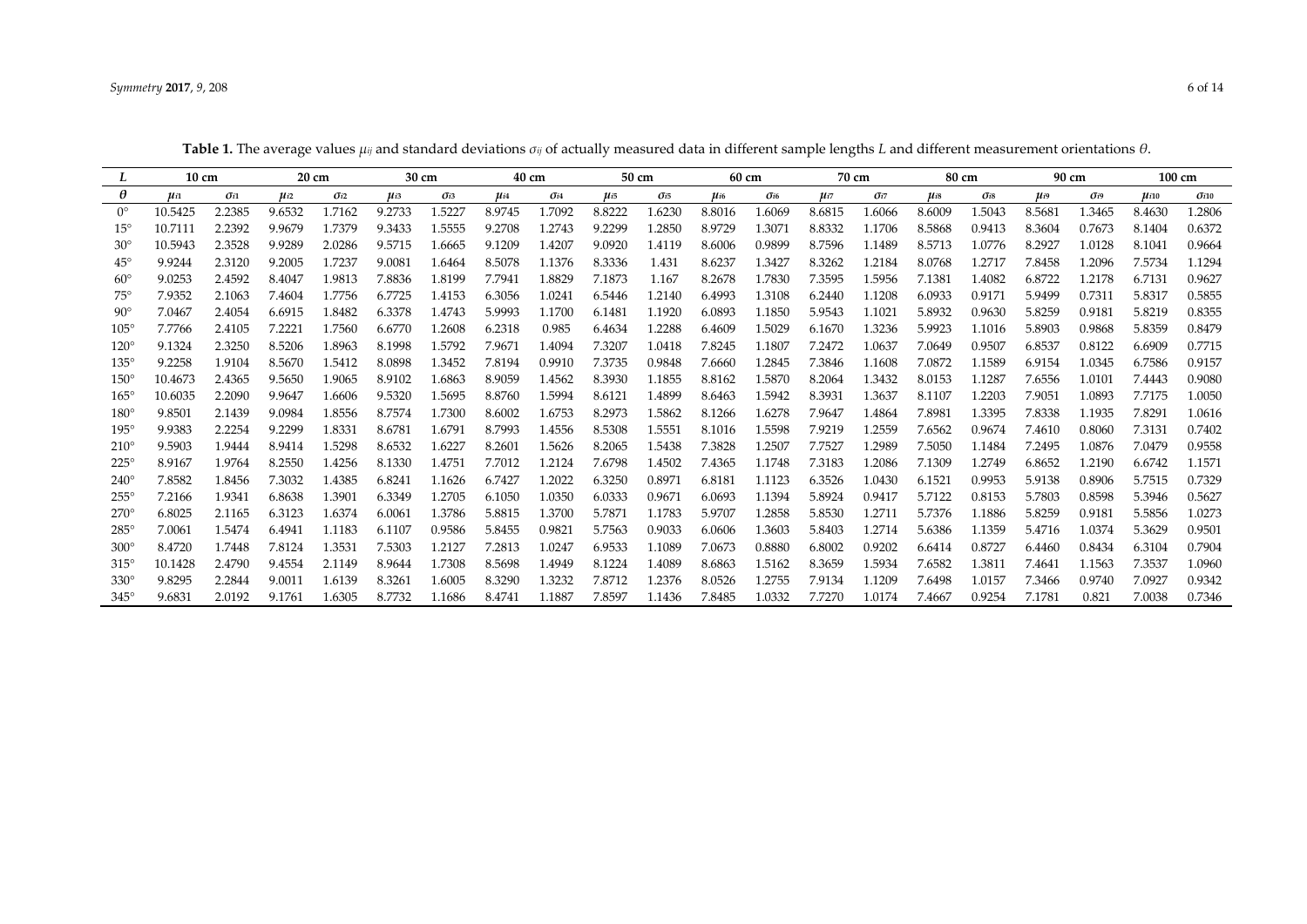## *Symmetry* **2017**, *9*, 208 7 of 14

Table 2. The values of  $a_{ij}$  and  $b_{ij}$  in JRC neutrosophic numbers (JRC-NNs)  $z_{ij}$  ( $i = 1, 2, ..., 24$ ;  $j = 1, 2, ..., 10$ ) for each orientation  $\theta$  and each sample length L.

|              | $10 \text{ cm}$ |          | 20 cm    |          |          | 30 cm    |          | $40 \text{ cm}$ |          | 50 cm    |        | 60 cm    |          | 70 cm    |          | 80 cm  |          | 90 cm    |           | 100 cm    |
|--------------|-----------------|----------|----------|----------|----------|----------|----------|-----------------|----------|----------|--------|----------|----------|----------|----------|--------|----------|----------|-----------|-----------|
| $\theta$     | $a_{i1}$        | $b_{i1}$ | $a_{i2}$ | $b_{i2}$ | $a_{i3}$ | $b_{i3}$ | $a_{i4}$ | b <sub>i4</sub> | $a_{i5}$ | $b_{i5}$ | ai6    | $b_{i6}$ | $a_{i7}$ | $b_{i7}$ | $a_{i8}$ | $b$ is | $a_{i9}$ | $b_{i9}$ | $a_{i10}$ | $b_{i10}$ |
| $0^{\circ}$  | 8.3040          | 4.4771   | 7.9370   | 3.4325   | 7.7506   | 3.0454   | 7.2653   | 3.4184          | 7.1992   | 3.2459   | 7.1947 | 3.2138   | 7.0750   | 3.2132   | 7.0966   | 3.0085 | 7.2216   | 2.6930   | 7.1824    | 2.5612    |
| $15^{\circ}$ | 8.4719          | 4.4784   | 8.2300   | 3.4759   | 7.7878   | 3.1110   | 7.9964   | 2.5487          | 7.9449   | 2.5700   | 7.6657 | 2.6142   | 7.6627   | 2.3412   | 7.6456   | 1.8825 | 7.5931   | 1.5347   | 7.5032    | 1.2745    |
| $30^{\circ}$ | 8.2415          | 4.7057   | 7.9003   | 4.0572   | 7.9051   | 3.3330   | 7.7002   | 2.8414          | 7.6801   | 2.8239   | 7.6107 | 1.9798   | 7.6107   | 2.2977   | 7.4938   | 2.1552 | 7.2799   | 2.0256   | 7.1377    | 1.9328    |
| $45^{\circ}$ | 7.6124          | 4.6240   | 7.4768   | 3.4474   | 7.3616   | 3.2929   | 7.3701   | 2.2753          | 6.9018   | 2.8636   | 7.2810 | 2.6853   | 7.1078   | 2.4369   | 6.8051   | 2.5434 | 6.6362   | 2.4192   | 6.4440    | 2.2589    |
| $60^{\circ}$ | 6.5660          | 4.9185   | 6.4234   | 3.9627   | 6.0638   | 3.6397   | 5.9112   | 3.7658          | 6.0203   | 2.3341   | 6.4848 | 3.5660   | 5.7639   | 3.1912   | 5.7299   | 2.8163 | 5.6544   | 2.4355   | 5.7504    | 1.9253    |
| $75^{\circ}$ | 5.8289          | 4.2126   | 5.6847   | 3.5513   | 5.3573   | 2.8306   | 5.2815   | 2.0483          | 5.3307   | 2.4279   | 5.1885 | 2.6216   | 5.1232   | 2.2416   | 5.1762   | 1.8342 | 5.2188   | 1.4622   | 5.2462    | 1.1710    |
| $90^\circ$   | 4.6413          | 4.8108   | 4.8432   | 3.6965   | 4.8635   | 2.9486   | 4.8293   | 2.3399          | 4.9561   | 2.3841   | 4.9043 | 2.3701   | 4.8522   | 2.2043   | 4.9302   | 1.9260 | 4.9078   | 1.8362   | 4.9865    | 1.6709    |
| $105^\circ$  | 5.3661          | 4.821    | 5.4661   | 3.5119   | 5.4162   | 2.5216   | 5.2460   | 1.9717          | 5.2346   | 2.4576   | 4.9580 | 3.0058   | 3.0054   | 2.6472   | 4.8907   | 2.2031 | 4.9034   | 1.9737   | 4.9881    | 1.6957    |
| $120^\circ$  | 6.8074          | 4.6500   | 6.6243   | 3.7926   | 6.6206   | 3.1584   | 6.5577   | 2.8188          | 6.2789   | 2.0837   | 6.6438 | 2.3614   | 6.1834   | 2.1274   | 6.1142   | 1.9014 | 6.0415   | 1.6243   | 5.9194    | 1.5430    |
| $135^\circ$  | 7.3153          | 3.8208   | 7.0258   | 3.0824   | 6.7446   | 2.6904   | 6.8283   | 1.9821          | 6.3887   | 1.9696   | 6.3815 | 2.5690   | 6.2238   | 2.3216   | 5.9283   | 2.3178 | 5.8810   | 2.0689   | 5.8429    | 1.8314    |
| $150^\circ$  | 8.0308          | 4.8731   | 7.6585   | 3.8130   | 7.2240   | 3.3725   | 7.4497   | 2.9125          | 7.2075   | 2.3710   | 7.2292 | 7.2291   | 6.8633   | 2.6863   | 6.8866   | 2.2573 | 6.6454   | 2.0203   | 6.5363    | 1.8161    |
| $165^\circ$  | 8.3945          | 4.4180   | 8.3040   | 3.3213   | 7.9625   | 3.1391   | 7.2766   | 3.1988          | 7.1222   | 2.9799   | 7.0521 | 3.1884   | 7.0294   | 2.7274   | 6.8904   | 2.4406 | 6.8158   | 2.1787   | 6.7124    | 2.0101    |
| $180^\circ$  | 7.7062          | 4.2877   | 7.2427   | 3.7113   | 7.0273   | 3.4601   | 6.9249   | 3.3506          | 6.7111   | 3.1724   | 6.4988 | 3.2556   | 6.4782   | 2.9729   | 6.5586   | 2.6790 | 6.6403   | 2.3871   | 6.7675    | 2.1232    |
| $195^\circ$  | 7.7130          | 4.4507   | 7.3968   | 3.6661   | 6.9990   | 3.3583   | 7.3437   | 2.9113          | 6.9757   | 3.1102   | 6.5419 | 3.1195   | 6.6660   | 2.5119   | 6.6888   | 1.9348 | 6.6550   | 1.6120   | 6.5729    | 1.4803    |
| $210^\circ$  | 7.6459          | 3.8887   | 7.4116   | 3.0596   | 7.0305   | 3.2453   | 6.6975   | 3.1252          | 6.6628   | 3.0875   | 6.1321 | 2.5014   | 6.4538   | 2.5977   | 6.3566   | 2.2967 | 6.1619   | 2.1752   | 6.0921    | 1.9116    |
| $225^\circ$  | 6.9402          | 3.9529   | 6.8294   | 2.8512   | 6.6580   | 2.9502   | 6.4888   | 2.4248          | 6.2296   | 2.9004   | 6.2617 | 2.3495   | 6.1097   | 2.4172   | 5.8560   | 2.5498 | 5.6462   | 2.4379   | 5.5170    | 2.3143    |
| $240^\circ$  | 6.0125          | 3.6913   | 5.8648   | 2.8769   | 5.6615   | 2.3252   | 5.5405   | 2.4044          | 5.4280   | 1.7941   | 5.7058 | 2.2246   | 5.3096   | 2.0861   | 5.1568   | 1.9906 | 5.0231   | 1.7812   | 5.0186    | 1.4658    |
| $255^\circ$  | 5.2825          | 3.8683   | 5.4738   | 2.7801   | 5.0644   | 2.5410   | 5.0700   | 2.0701          | 5.0662   | 1.9343   | 4.9300 | 2.2788   | 4.9507   | 1.8834   | 4.8968   | 1.6307 | 4.9204   | 1.7197   | 4.8319    | 1.1253    |
| $270^\circ$  | 4.6859          | 4.2330   | 4.6748   | 3.2749   | 4.6275   | 2.7571   | 4.5115   | 2.7401          | 4.6088   | 2.3565   | 4.6849 | 2.5716   | 4.5820   | 2.5422   | 4.5490   | 2.3772 | 4.9078   | 1.8362   | 4.5584    | 2.0545    |
| $285^\circ$  | 5.4587          | 3.0948   | 5.3757   | 2.2367   | 5.1521   | 1.9172   | 4.8634   | 1.9642          | 4.8530   | 1.8066   | 4.7003 | 2.7205   | 4.5688   | 2.5429   | 4.5027   | 2.2719 | 4.4341   | 2.0749   | 4.4128    | 1.9002    |
| $300^\circ$  | 6.7272          | 3.4897   | 6.4594   | 2.7061   | 6.3176   | 2.4254   | 6.2566   | 2.0494          | 5.8444   | 2.2178   | 6.1793 | 1.7760   | 5.8800   | 1.8404   | 5.7687   | 1.7453 | 5.6025   | 1.6869   | 5.5200    | 1.5808    |
| $315^\circ$  | 7.6638          | 4.9579   | 7.3405   | 4.2297   | 7.2336   | 3.4616   | 7.0749   | 2.9898          | 6.7135   | 2.8178   | 7.1701 | 3.0324   | 6.7725   | 3.1868   | 6.2771   | 2.7622 | 6.3079   | 2.3125   | 6.2577    | 2.1921    |
| $330^\circ$  | 7.5450          | 4.5689   | 7.3872   | 3.2277   | 6.7256   | 3.2009   | 7.0058   | 2.6464          | 6.6335   | 2.4751   | 6.7770 | 2.5510   | 6.7925   | 2.2418   | 6.6340   | 2.0314 | 6.3726   | 1.9480   | 6.1586    | 1.8684    |
| $345^\circ$  | 7.6639          | 4.0383   | 7.5456   | 3.2610   | 7.6046   | 2.3372   | 7.2854   | 2.3774          | 6.7161   | 2.2872   | 6.8153 | 2.0664   | 6.7096   | 2.0348   | 6.5413   | 1.8508 | 6.3570   | 1.6421   | 6.2692    | 1.4692    |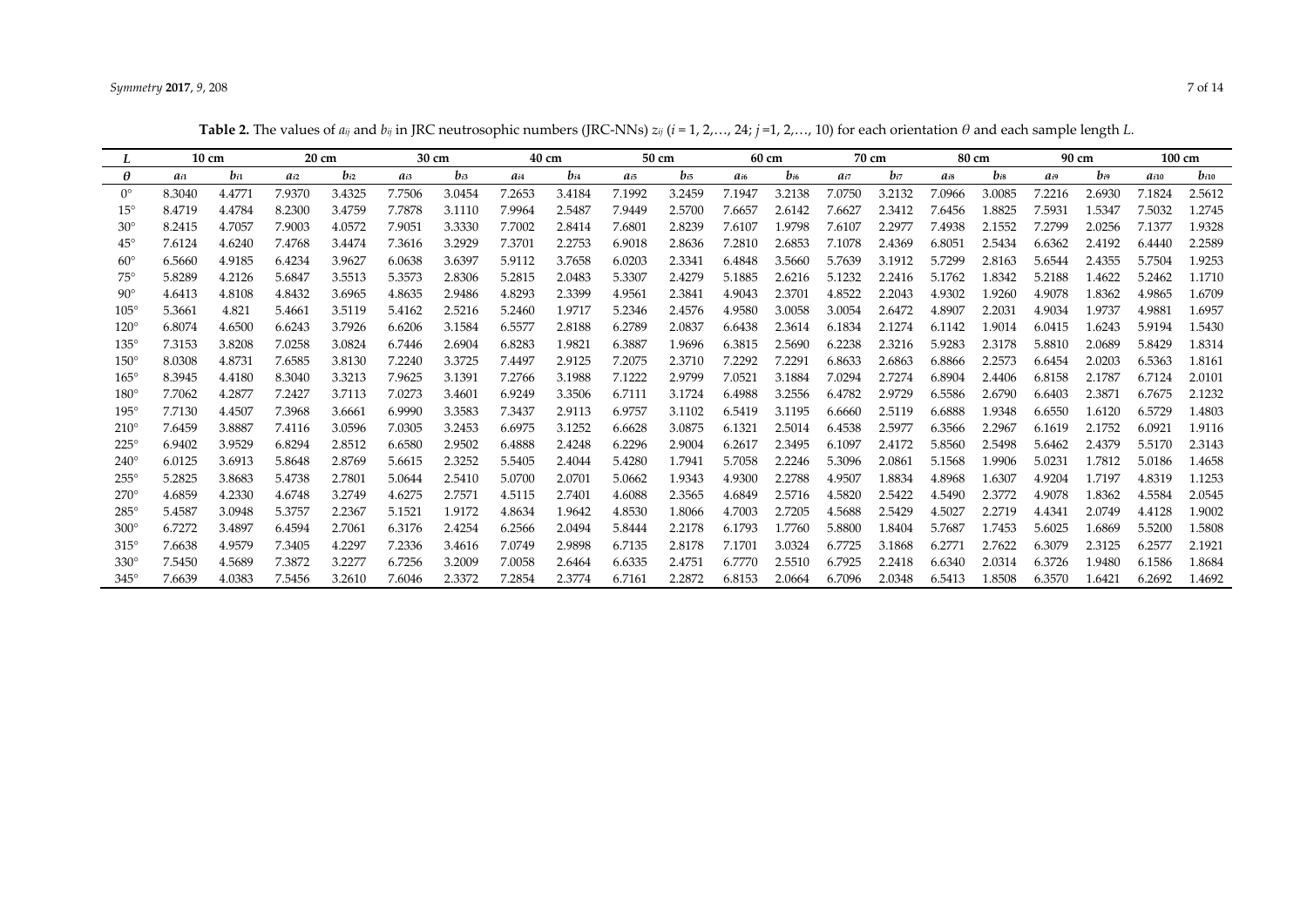# **4. Scale Effect Analysis in Different Sample Lengths Based on the Neutrosophic Statistical Algorithm**

In this section, we give the neutrosophic statistical analysis of JRC-NNs of each column in Table 2 based on the neutrosophic statistical algorithm to reflect the scale effect of JRC-NNs in different sample lengths.

In the neutrosophic statistical analysis of JRC-NNs, we need to calculate the neutrosophic average value and the standard deviation of each group of JRC-NNs in each column by using Equations (2)–(7). To show their calculational procedures in detail, we give the following example.

For example, the neutrosophic average value and standard deviation of the JRC-NNs in *L* = 10 cm is calculated. Then, we give the following calculational steps based on the neutrosophic statistical algorithm.

**Step 1:** By Equation (2), calculate the average value of the determinate parts  $a_i$  ( $i = 1, 2, ..., 24$ ) in the JRC-NNs corresponding to the first column as follows:

By Equation (2), calculate the average value of the determinate parts *a*<sub>11</sub> (*i* = 1) corresponding to the first column as follows:\n
$$
\overline{a}_1 = \frac{1}{24} \sum_{i=1}^{24} a_{i1} = (8.304 + 8.4719 + 8.2415 + 7.6124 + 6.566 + 5.8289 + 4.6413 + 5.3661 + 6.8074 + 7.3153 + 8.0308 + 8.3945 + 7.7062 + 7.713 + 7.6459 + 6.9402 + 6.0125 + 5.2825 + 4.6859 + 5.4587 + 6.7272 + 7.6638 + 7.545 + 7.6639)/24 = 6.9427.
$$

**Step 2:** By Equation (3), calculate the average value of the indeterminate coefficients *b*<sub>*i*1</sub> (*i* = 1, 24) in the JRC-NNs:<br> $\overline{b}_1 = \frac{1}{24} \sum_{i=1}^{24} b_{i1} = (4.4771 + 4.4784 + 4.7057 + 4.624 + 4.9185 + 4.2126 + 4.8108 + 4.$ 2,…, 24) in the JRC-NNs:

by Equation (3), calculate the average value of the indeterminate coenicile  
\ne JRC-NNs:  
\n
$$
\overline{b}_1 = \frac{1}{24} \sum_{i=1}^{24} b_{i1} = (4.4771 + 4.4784 + 4.7057 + 4.624 + 4.9185 + 4.2126 + 4.8108 + 4.821 + 4.65 + 3.8208 + 4.8731 + 4.418 + 4.2877 + 4.4507 + 3.8887 + 3.9529 + 3.6913 + 3.8683 + 4.233 + 3.0948 + 3.4897 + 4.9579 + 4.5689 + 4.0383)/24
$$
\n= 4.3055.

**Step 3:** By Equation (4), obtain the neutrosophic average value of the JRC-NNs in the first column:

$$
\overline{z}_1 = \overline{a}_1 + \overline{b}_1 I = 6.9427 + 4.3055I, \quad I \in [0,1].
$$

**Step 4:** By Equation (5), calculate the differences between 
$$
z_{i1}
$$
 ( $i = 1, 2, ..., 24$ ) and  $\overline{z}_1$ :  
\n
$$
z_{11} - \overline{z}_1 = (a_{11} - \overline{a}_1) + (b_{11} - \overline{b}_1)I = 1.3613 + 0.1716I, ...,
$$
\n
$$
z_{241} - \overline{z}_1 = (a_{241} - \overline{a}_1) + (b_{241} - \overline{b}_1)I = 0.7212 - 0.2672I, \quad I \in [0,1].
$$

**Step 5:** By Equation (6), calculate the square of all the differences:

$$
z_{241} - \overline{z}_1 = (a_{241} - \overline{a}_1) + (b_{241} - \overline{b}_1)I = 0.7212 - 0.2672I, \quad I \in [0,1].
$$
  
\n5: By Equation (6), calculate the square of all the differences:  
\n
$$
(z_{11} - \overline{z}_1)^2 = [\min((a_{11} - \overline{a}_1)^2, (a_{11} - \overline{a}_1)((a_{11} - \overline{a}_1) + 1 \times (b_{11} - \overline{b}_1)), ((a_{11} - \overline{a}_1) + 1 \times (b_{11} - \overline{b}_1))^2),
$$
\n
$$
\max((a_{11} - \overline{a}_1)^2, (a_{11} - \overline{a}_1)((a_{11} - \overline{a}_1) + 1 \times (b_{11} - \overline{b}_1)), ((a_{11} - \overline{a}_1) + 1 \times (b_{11} - \overline{b}_1))^2)]
$$
\n
$$
= [(a_{11} - \overline{a}_1)^2, ((a_{11} - \overline{a}_1) + 1 \times (b_{11} - \overline{b}_1))^2] = [1.8530, 2.3495], ...,
$$
\n
$$
(z_{241} - \overline{z}_1)^2 = [0.2061, 0.5202].
$$

**Step 6:** By Equation (7), calculate the neutrosophic standard deviation: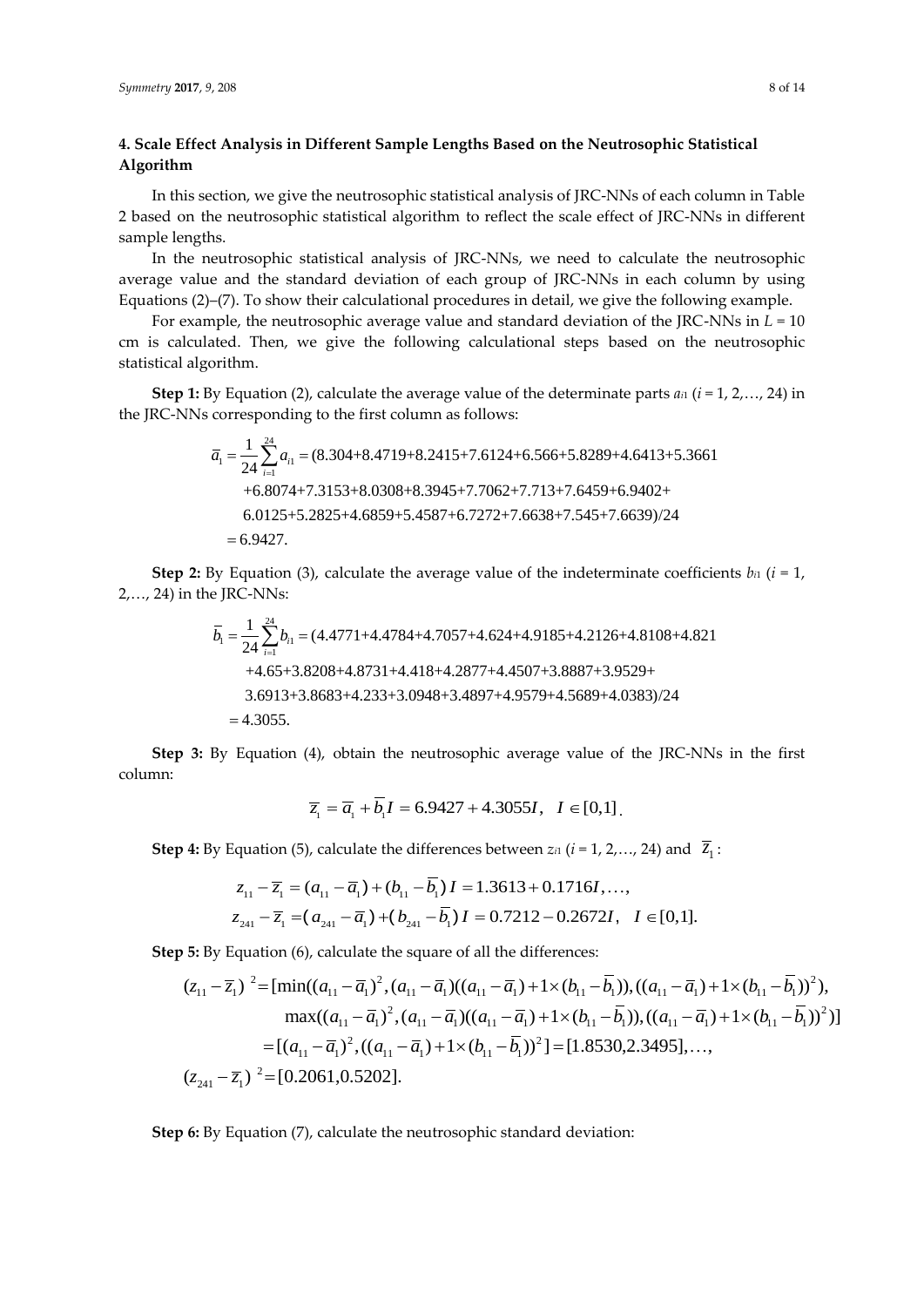17, 9, 208  
\n
$$
\sigma_{z1} = \sqrt{\frac{1}{24} \sum_{i=1}^{24} (z_{i1} - \overline{z}_1)^2} = \left[ \sqrt{\frac{1}{24} (1.8530 + ... + 0.2061)}, \sqrt{\frac{1}{24} (2.3495 + ... + 0.5202)} \right]
$$
\n= [1.0866, 1.4375].

Thus, the neutrosophic average value and the standard deviation of the JRC-NNs in the first column are obtained by the above calculational steps. By the similar calculational steps, the neutrosophic average values and standard deviations of JRC-NNs in other columns can be also obtained and all of the results are shown in Table 3. Then, the neutrosophic average values and standard deviations of JRC-NNs in different sample lengths are depicted in Figures 1 and 2.

**Table 3.** The neutrosophic average values and standard deviations of JRC-NNs in different sample lengths.

| Sample Length L  | $\overline{a}_i$ |        | $Z_i$ $(I \in [0,1])$ | Standard Deviation $\sigma_{ii}$ |  |
|------------------|------------------|--------|-----------------------|----------------------------------|--|
| $10 \text{ cm}$  | 6.9427           | 4.3055 | [6.9427, 11.2482]     | [1.0866, 1.4375]                 |  |
| $20 \text{ cm}$  | 6.7740           | 3.3761 | [6.7740, 10.1501]     | [0.9894, 1.3176]                 |  |
| 30 cm            | 6.5483           | 2.9609 | [6.5483, 9.5092]      | [0.9878, 1.3073]                 |  |
| $40 \text{ cm}$  | 6.4490           | 2.6322 | [6.4490, 9.0812]      | [0.9607, 1.3257]                 |  |
| 50 cm            | 6.2795           | 2.5196 | [6.2795, 8.7991]      | [0.8988, 1.2243]                 |  |
| 60 cm            | 6.2913           | 2.6582 | [6.2913, 8.9495]      | [0.8594, 1.1493]                 |  |
| $70 \text{ cm}$  | 6.1505           | 2.4706 | [6.1505, 8.6211]      | [0.8711, 1.1260]                 |  |
| 80 cm            | 6.0573           | 2.2253 | [6.0573, 8.2826]      | [0.8352, 1.0883]                 |  |
| $90 \text{ cm}$  | 5.9928           | 1.9952 | [5.9928, 7.9880]      | [0.7960, 1.0300]                 |  |
| $100 \text{ cm}$ | 5.9261           | 1.7990 | [5.9261, 7.7251]      | [0.7644, 1.0553]                 |  |



**Figure 1.** The neutrosophic average values of JRC-NNs in different sample lengths *L.*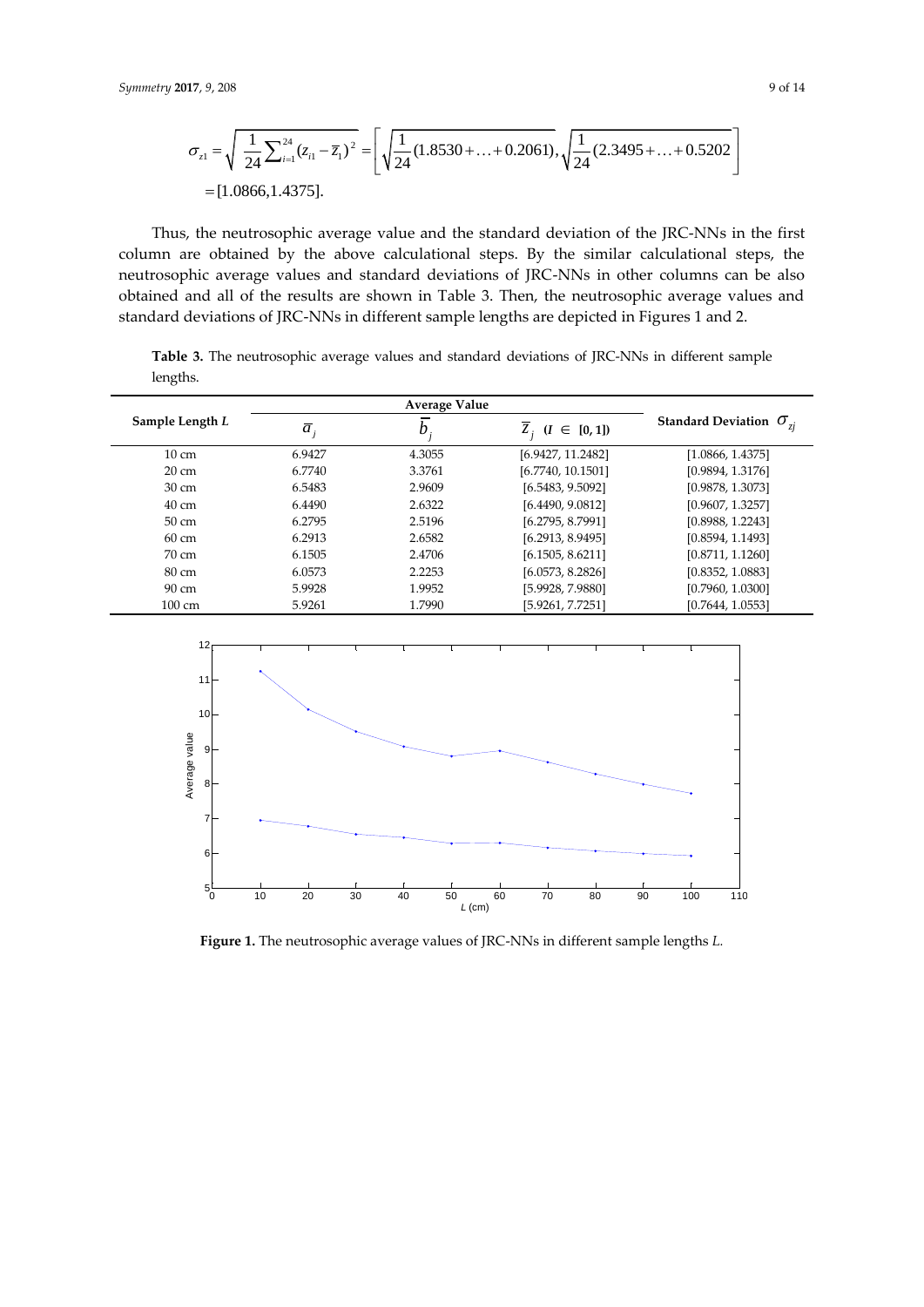

**Figure 2.** The neutrosophic standard deviations of JRC-NNs in different sample lengths *L*.

Figure 1 shows that the neutrosophic average values (ranges) of JRC-NNs decrease with the sample length increases. It is obvious that they can reflect the scale effect in different lengths. In other words, the larger the length *L* is, the smaller the average value (range) of JRC-NNs is. Thus, the scale effect in different lengths is consistent with that of the literature [10].

In Figure 2, we can see that the neutrosophic standard deviations of JRC-NNs decrease with the sample length increases. Since the standard deviation is used to indicate the dispersion degree of data, the neutrosophic standard deviation in some length *L* means the dispersion degree of the JRC-NNs. The larger the standard deviation is, the more discrete the JRC-NNs is. Under some sample lengths, its standard deviation means the dispersion degree of the JRC-NNs in different orientations. The larger the neutrosophic standard deviation is, the more obvious the anisotropy of the JRC-NNs under this length is. Hence, the neutrosophic standard deviations of JRC-NNs can also indicate the scale effect of the anisotropy of JRC-NNs. What's more, when the sample length is large enough, the anisotropy of the JRC values may decrease to some stable tendency. This situation is consistent with the tendency in [10].

Obviously, both neutrosophic average values and neutrosophic standard deviations of JRC-NNs can reflect the scale effect of JRC-NNs. Then, the neutrosophic average values reflect the scale effect of JRC values, while the neutrosophic standard deviations reflect the scale effect of the anisotropy of JRC values.

## **5. Anisotropic Analysis in Different Measurement Orientations Based on the Neutrosophic Statistical Algorithm**

In this section, we give the neutrosophic statistical analysis of JRC-NNs of each row in Table 2 based on the neutrosophic statistical algorithm to reflect the anisotropy of JRC-NNs in different measurement orientations.

To indicate the neutrosophic statistical process, we take the orientation of  $\theta = 0^{\circ}$  for  $i = 1$  as an example to show the detailed calculational steps of the neutrosophic average value and the standard deviation of the JRC-NNs in the orientation based on the neutrosophic statistical algorithm.

**Step 1:** By Equation (2), calculate the average value of the determinate parts *a*<sub>1</sub>*j* (*j* = 1, 2,…, 10) of RC-NNs in the first row (*i* = 1) as follows:<br> $\overline{a}_1 = \frac{1}{10} \sum_{i=1}^{10} a_{1i} = (8.304 + 7.9370 + 7.7506 + 7.265$ the JRC-NNs in the first row (*i* = 1) as follows:

1: By Equation (2), calculate the average value of the determinate parts 
$$
a_{1j}
$$
 ( $j = 1, 2$  Ns in the first row ( $i = 1$ ) as follows:  
\n
$$
\overline{a}_1 = \frac{1}{10} \sum_{j=1}^{10} a_{1j} = (8.304 + 7.9370 + 7.7506 + 7.2653 + 7.1992 + 7.1947 + 7.0750 + 7.0966 + 7.2216 + 7.1824)/10 = 7.4226.
$$

**Step 2:** By Equation (3), calculate the average value of  $b_{1j}$  ( $j = 1, 2, \ldots, 10$ ) in the indeterminate parts of the JRC-NNs: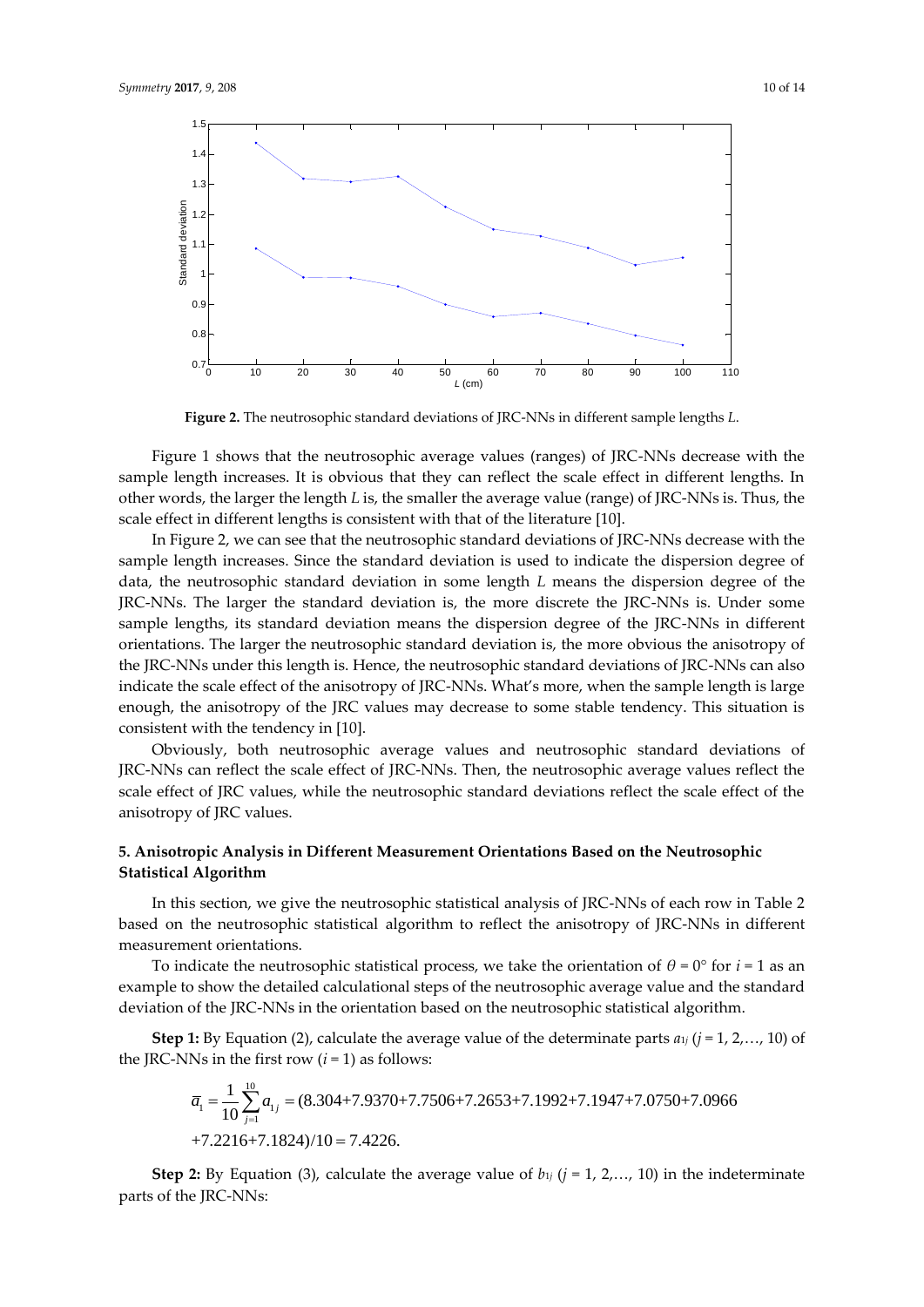$$
Symmetry 2017, 9, 208
$$
\n
$$
\overline{b}_1 = \frac{1}{10} \sum_{j=1}^{10} b_{1j} = (4.4771 + 3.4325 + 3.0454 + 3.4184 + 3.2459 + 3.2138 + 3.2132 + 3.0085 + 2.6930 + 2.5612)/10 = 3.2309.
$$
\n
$$
11 \text{ of } 14
$$

**Step 3:** By Equation (4), get the neutrosophic average value of the JRC-NNs in the first row:<br> $\overline{z}_1 = \overline{a}_1 + \overline{b}_1 I = 7.4226 + 3.2309I, I \in [0,1].$ 

$$
\overline{z}_1 = \overline{a}_1 + b_1 I = 7.4226 + 3.2309I, I \in [0,1].
$$

**Step 4:** By Equation (5), calculate the differences between 
$$
z_{1j}
$$
 ( $j = 1, 2, ..., 10$ ) and  $\overline{z}_1$ :  
\n
$$
z_{11} - \overline{z}_1 = (a_{11} - \overline{a}_1) + (b_{11} - \overline{b}_1)I = 0.8814 + 1.2462I, ...,
$$
\n
$$
z_{110} - \overline{z}_1 = (a_{110} - \overline{a}_1) + (b_{110} - \overline{b}_1)I = 0.2402 - 0.6697I, \quad I \in [0,1].
$$

$$
z_{110} - \overline{z}_1 = (a_{110} - \overline{a}_1) + (b_{110} - \overline{b}_1)I = 0.2402 - 0.6697I, \quad I \in [0,1].
$$
  
\n**Step 5:** By Equation (6), calculate the square of these differences:  
\n
$$
(z_{11} - \overline{z}_1)^2 = [\min((a_{11} - \overline{a}_1)^2, (a_{11} - \overline{a}_1)((a_{11} - \overline{a}_1) + 1 \times (b_{11} - \overline{b}_1)), ((a_{11} - \overline{a}_1) + 1 \times (b_{11} - \overline{b}_1))^2),
$$
\n
$$
\max((a_{11} - \overline{a}_1)^2, (a_{11} - \overline{a}_1)((a_{11} - \overline{a}_1) + 1 \times (b_{11} - \overline{b}_1)), ((a_{11} - \overline{a}_1) + 1 \times (b_{11} - \overline{b}_1))^2)]
$$
\n
$$
= [(a_{11} - \overline{a}_1)^2, ((a_{11} - \overline{a}) + 1 \times (b_{11} - \overline{b}_1))^2] = [0.7767, 4.5263], ...,
$$
\n
$$
(z_{110} - \overline{z}_1)^2 = [0.0577, 0.8279].
$$

**Step 6:** By Equation (7), calculate the neutrosophic standard deviation:

6: By Equation (7), calculate the neutrosophic standard deviation:  
\n
$$
\sigma_{z1} = \sqrt{\frac{1}{10} \sum_{j=1}^{10} (z_{1j} - \overline{z}_1)^2} = \left[ \sqrt{\frac{1}{10} (0.7767 + ... + 0.0577)}, \sqrt{\frac{1}{10} (4.5263 + ... + 0.8279)} \right]
$$
\n= [0.3844, 0.8420].

By the similar calculational steps, the neutrosophic average values and standard deviations of JRC-NNs in other rows can be also obtained and all the results are shown in Table 4. Then, the neutrosophic average values and standard deviations of JRC-NNs in different orientations are depicted in Figures 3 and 4.

| Orientation   |                    | <b>Average Value</b> |                       |                                    |
|---------------|--------------------|----------------------|-----------------------|------------------------------------|
| $\theta$      | $\overline{a}_{i}$ | $b_{\cdot}$          | $Z_i$ $(I \in [0,1])$ | Standard Deviation $\sigma_{\eta}$ |
| $0^{\circ}$   | 7.4226             | 3.2309               | [7.4226, 10.6535]     | [0.3844, 0.8420]                   |
| $15^{\circ}$  | 7.8501             | 2.5831               | [7.8501, 10.4332]     | [0.2843, 1.1698]                   |
| $30^\circ$    | 7.6560             | 2.8152               | [7.6560, 10.4712]     | [0.3013, 1.1842]                   |
| $45^{\circ}$  | 7.0997             | 2.8847               | [7.0997, 9.9844]      | [0.3385, 0.9850]                   |
| $60^{\circ}$  | 6.0368             | 3.2555               | [6.0368, 9.2923]      | [0.3130, 1.1182]                   |
| $75^\circ$    | 5.3436             | 2.4401               | [5.3436, 7.7837]      | [0.2130, 1.0704]                   |
| $90^\circ$    | 4.8714             | 2.6187               | [4.8714, 7.4901]      | [0.0907, 0.8406]                   |
| $105^\circ$   | 5.1312             | 2.6809               | [5.1312, 7.8121]      | [0.1902, 1.0122]                   |
| $120^\circ$   | 6.3791             | 2.6061               | [6.3791, 8.9852]      | [0.2789, 1.2189]                   |
| $135^\circ$   | 6.4560             | 2.4654               | [6.4560, 8.9214]      | [0.4636, 1.0067]                   |
| $150^\circ$   | 7.1731             | 2.9296               | [7.1731, 10.1027]     | [0.4368, 1.2946]                   |
| $165^\circ$   | 7.3560             | 2.9602               | [7.3560, 10.3162]     | [0.5843, 1.1961]                   |
| $180^\circ$   | 6.8556             | 3.1400               | [6.8556, 9.9956]      | [0.3554, 0.9170]                   |
| $195^\circ$   | 6.9553             | 2.8155               | [6.9553, 9.7708]      | [0.3640, 1.2298]                   |
| $210^{\circ}$ | 6.6645             | 2.7889               | [6.6645, 9.4534]      | [0.5157, 1.0531]                   |
| $225^\circ$   | 6.2537             | 2.7148               | [6.2537, 8.9685]      | [0.4522, 0.8612]                   |
| $240^\circ$   | 5.4721             | 2.2640               | [5.4721, 7.7361]      | [0.3255, 0.9058]                   |

**Table 4.** The average values and standard deviations in each orientation *θ.*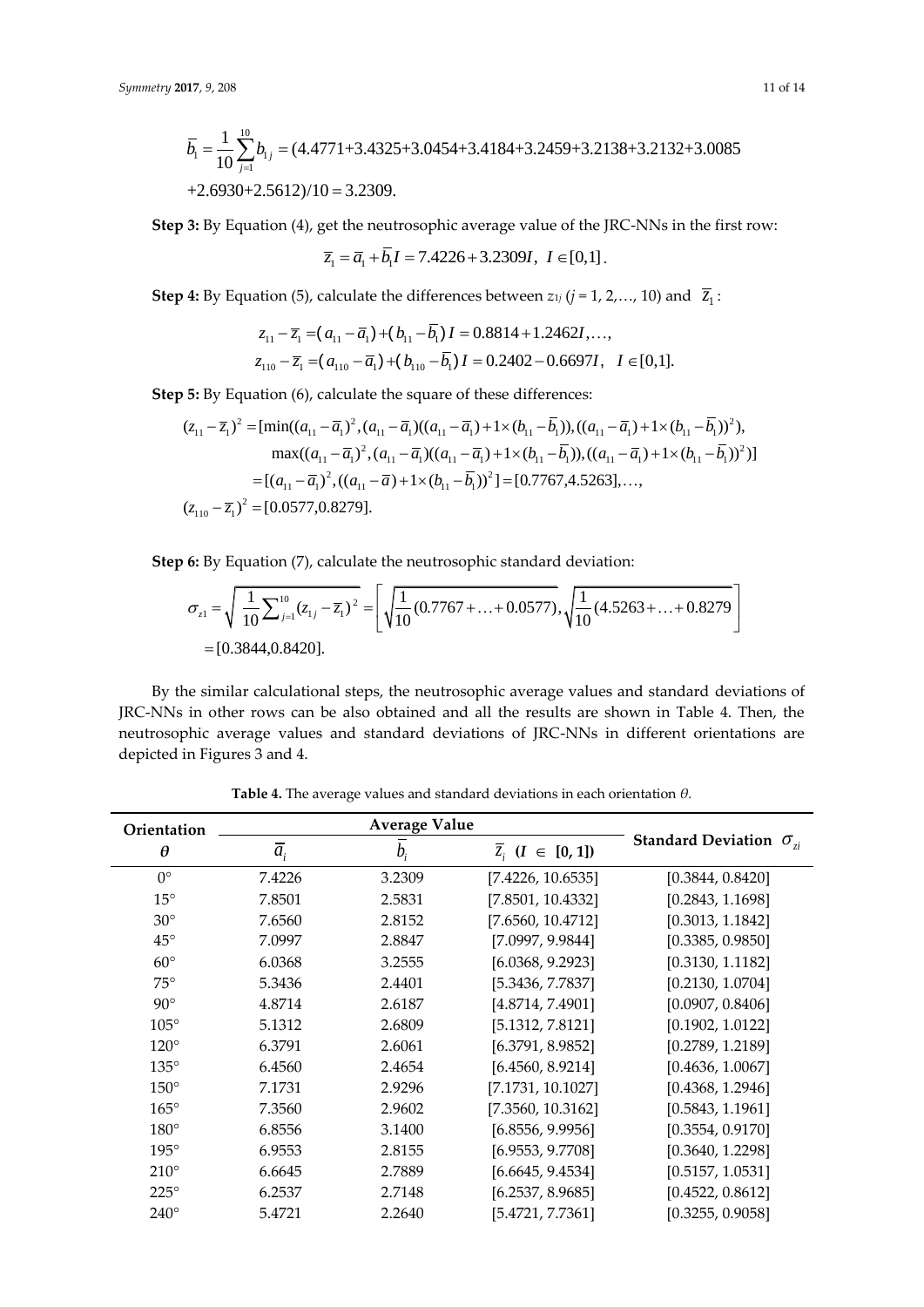| $255^\circ$ | 5.0487 | 2.1831 | [5.0487, 7.2318]  | [0.1818, 0.8701] |
|-------------|--------|--------|-------------------|------------------|
| $270^\circ$ | 4.6391 | 2.6743 | [4.6391, 7.3134]  | [0.1003, 0.6426] |
| $285^\circ$ | 4.8322 | 2.2530 | [4.8322, 7.0852]  | [0.3335, 0.6340] |
| $300^\circ$ | 6.0556 | 2.1518 | [6.0556, 8.2074]  | [0.3653, 0.9042] |
| $315^\circ$ | 6.8812 | 3.1943 | [6.8812, 10.0755] | [0.4565, 1.2396] |
| $330^\circ$ | 6.8032 | 2.6760 | [6.8032, 9.4792]  | [0.3983, 1.1377] |
| $345^\circ$ | 6.9508 | 2.3364 | [6.9508, 9.2872]  | [0.5018, 1.1878] |



**Figure 3.** The neutrosophic average values of JRC-NNs in different orientations *θ*.



**Figure 4.** The neutrosophic standard deviations of JRC-NNs in different orientations *θ*.

Figure 3 shows that the neutrosophic average values (ranges) of JRC-NNs are very different in every orientation. Their changing curves look somewhat like trigonometric functions, which show the anisotropy of JRC-NNs.

In Figure 4, the neutrosophic standard deviations indicate the dispersion degrees of JRC-NNs under different sample lengths in some orientation. The larger the neutrosophic standard deviation is, the more discrete the JRC-NNs is. This case indicates that the scale effect of JRC-NNs is more obvious in the orientation. Although the changing curves in Figure 4 are irregular, it is clear that the dispersion degree of each orientation is very different. For example, the neutrosophic standard deviation of *θ* = 270° is obviously smaller than that of other orientations. Especially, if the JRC-NNs of all rows have the same neutrosophic standard deviations in such a special case, then the two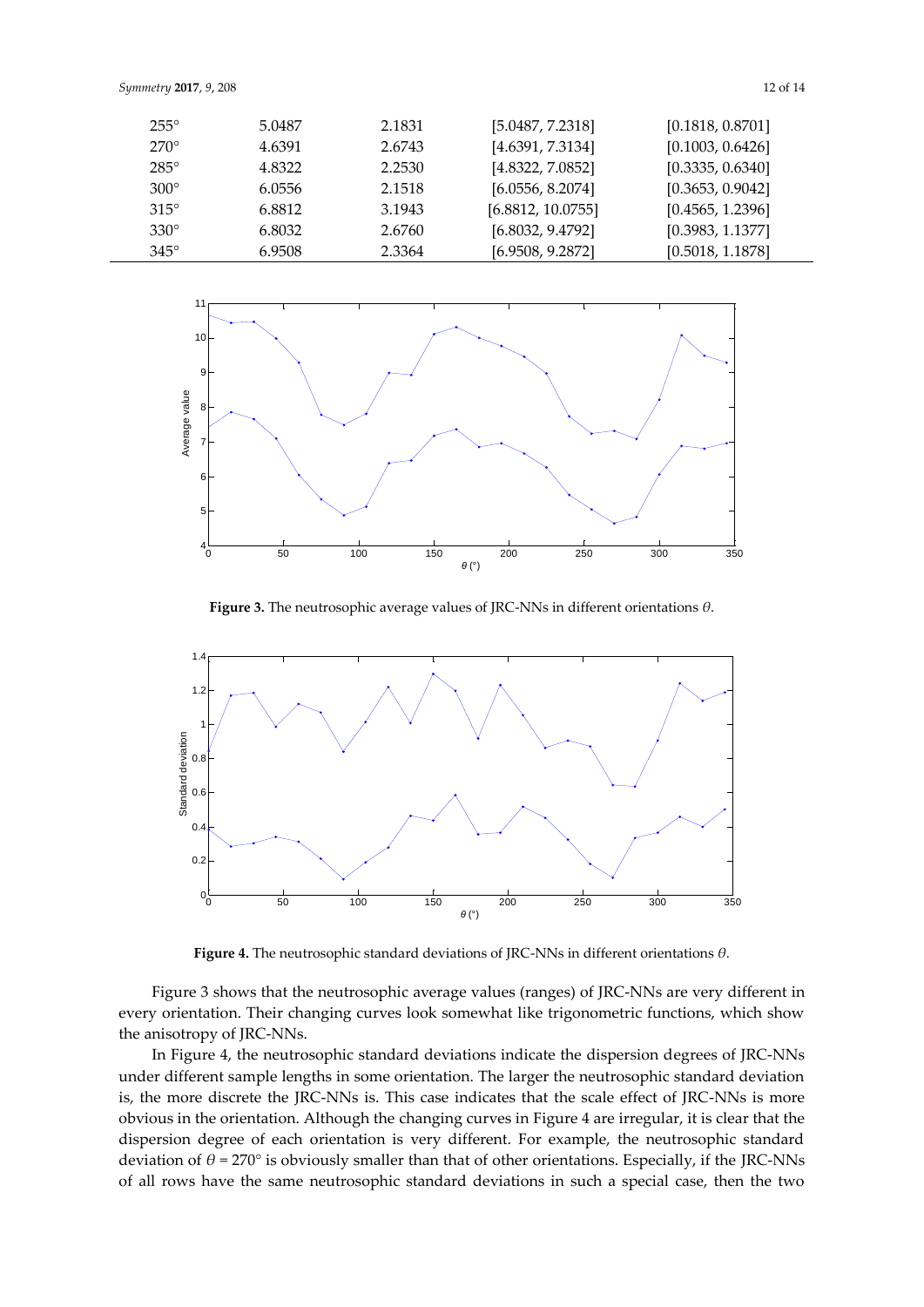curve area in Figure 4 will be reduced to the area between two parallel lines without the anisotropy in each sample scale.

From the above analysis, it is obvious that the neutrosophic average values and standard deviations of JRC-NNs (JRC values) also imply the anisotropy in different orientations. Thus, the neutrosophic average values reflect the anisotropy of JRC values, while the neutrosophic standard deviations reflect the anisotropy of the scale effect. Obviously, this neutrosophic statistical analysis method is more detailed and more effective than existing methods and avoids the difficulty of the curve fitting and analysis in some complex cases.

#### **6. Conclusion Remarks**

According to the JRC data obtained in an actual case and the expressions and operations of JRC-NNs, we provided a new neutrosophic statistical analysis method based on the neutrosophic statistical algorithm of the neutrosophic average values and the standard deviations of JRC-NNs in different columns (different sample lengths) and different rows (different measurement orientations). It is obvious that the two characteristic analyses (scale effect and anisotropy) of JRC values were indicated in this study. For the first characteristic, we analyzed the scale effect of JRC-NNs in different sample lengths, where the neutrosophic average values reflect the scale effect of JRC-NNs, while the neutrosophic standard deviations reflect the scale effect of the anisotropy of JRC-NNs. For the second characteristic, we analyzed the anisotropy of JRC values in different measurement orientations, where the neutrosophic average values reflect the anisotropy of JRC-NNs, while the neutrosophic standard deviations reflect the anisotropy of the scale effect. Therefore, the neutrosophic statistical analysis of the actual case demonstrates that the neutrosophic average values and neutrosophic standard deviations of JRC-NNs can reflect the scale effect and anisotropic characteristics of JRC values reasonably and effectively.

However, the obtained analysis results and the performance benefits of the presented neutrosophic statistical algorithm in this study are summarized as follows:

- (1) The neutrosophic statistical analysis method without fitting functions is more feasible and more reasonable than the existing method [10].
- (2) The neutrosophic statistical analysis method based on the neutrosophic average values and neutrosophic standard deviations of JRC-NNs can retain much more information and reflect the scale effect and anisotropic characteristics of JRC values in detail.
- (3) The presented neutrosophic statistical algorithm can analyze the scale effect and the anisotropy of JRC-NNs (JRC values) directly and effectively so as to reduce the information distortion.
- (4) The presented neutrosophic statistical algorithm based on the neutrosophic statistical averages and standard deviations of JRC-NNs is more convenient and simpler than the existing curve fitting and derivative analysis of JRC-NN functions in [10].
- (5) The presented neutrosophic statistical algorithm can overcome the insufficiencies of the existing method in the fitting and analysis process [10].
- (6) This study can extend the existing related methods with JRC-NNs [10,11] and show its easy analysis advantage in complex cases.

From what has been discussed above, the proposed neutrosophic statistical analysis method of JRC-NNs provides a more convenient and feasible new way for the scale effect and anisotropic characteristic analysis of JRC values in rock mechanics.

**Acknowledgment:** This paper was supported by the National Natural Science Foundation of China (Nos. 71471172, 41427802).

**Author Contributions:** Jun Ye proposed the neutrosophic statistical algorithm; Jun Ye and Jiqian Chen gave the neutrosophic statistical analysis of the actual case to indicate the scale effect and anisotropic characteristics of JRC values in rock mechanics; Shigui Du and Jiqian Chen provided actual measuring data and statistical analysis in the actual case; we wrote the paper together.

**Conflicts of interest:** The authors declare no conflicts of interest.